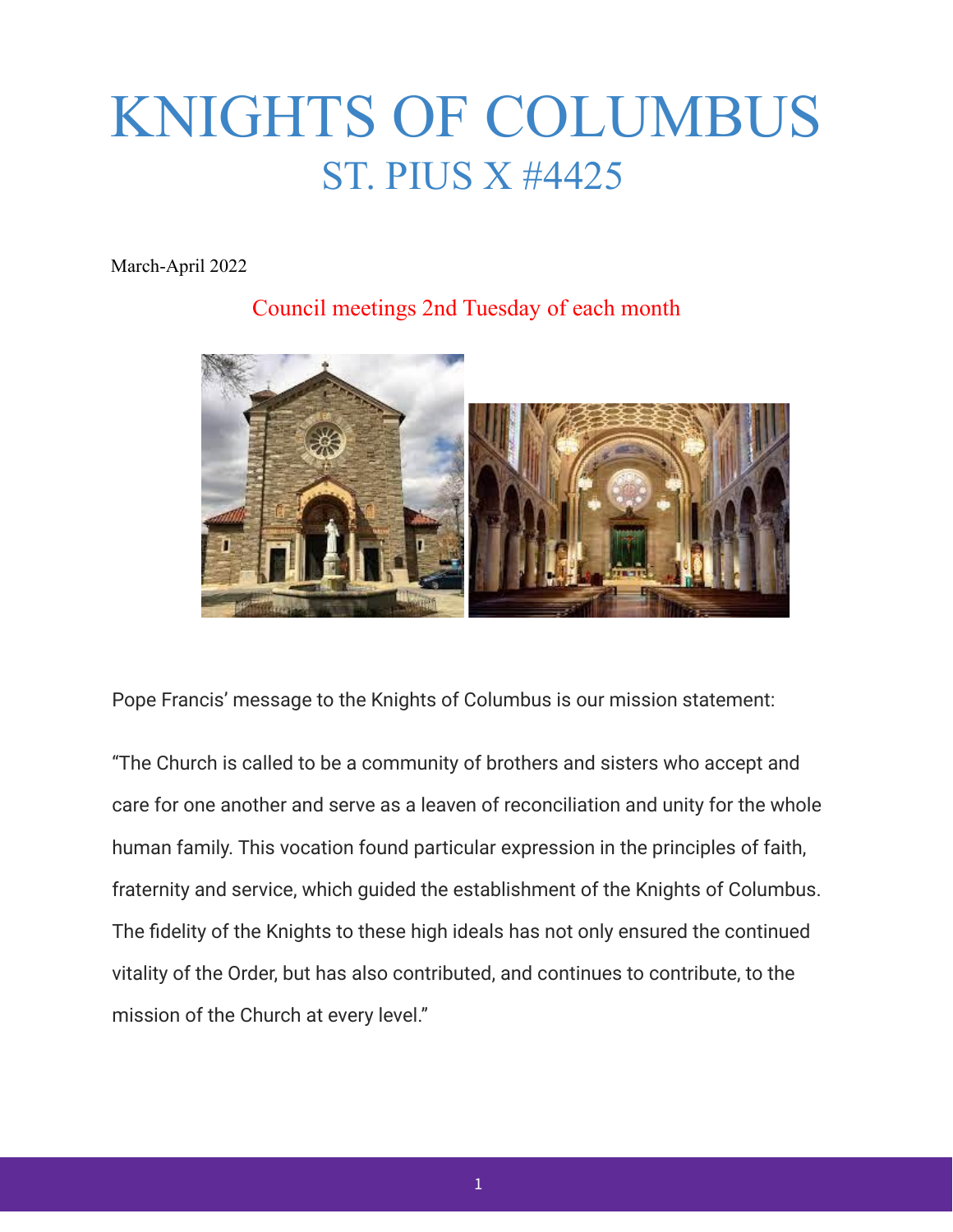Upcoming events:

3/1/22 Fat Tuesday

3/2/22 Ash Wednesday

3/8/22 St. Pius X Council meeting

3/17/22 St Patrick's Day

3/29/22 Knights of Columbus Founders Day

4/9/22 St. Pius X Food Drive @ St Anthony's Church

4/10/22 Palm Sunday

4/12/22 St. Pius X Council meeting

4/15/22 Good Friday

4/17/22 Easter Sunday

4/22-24/22 Delaware State Convention

Ash Wednesday marks the beginning of the Season of Lent. It is a season of penance, reflection, and fasting which prepares us for Christ's Resurrection on Easter Sunday, through which we attain redemption.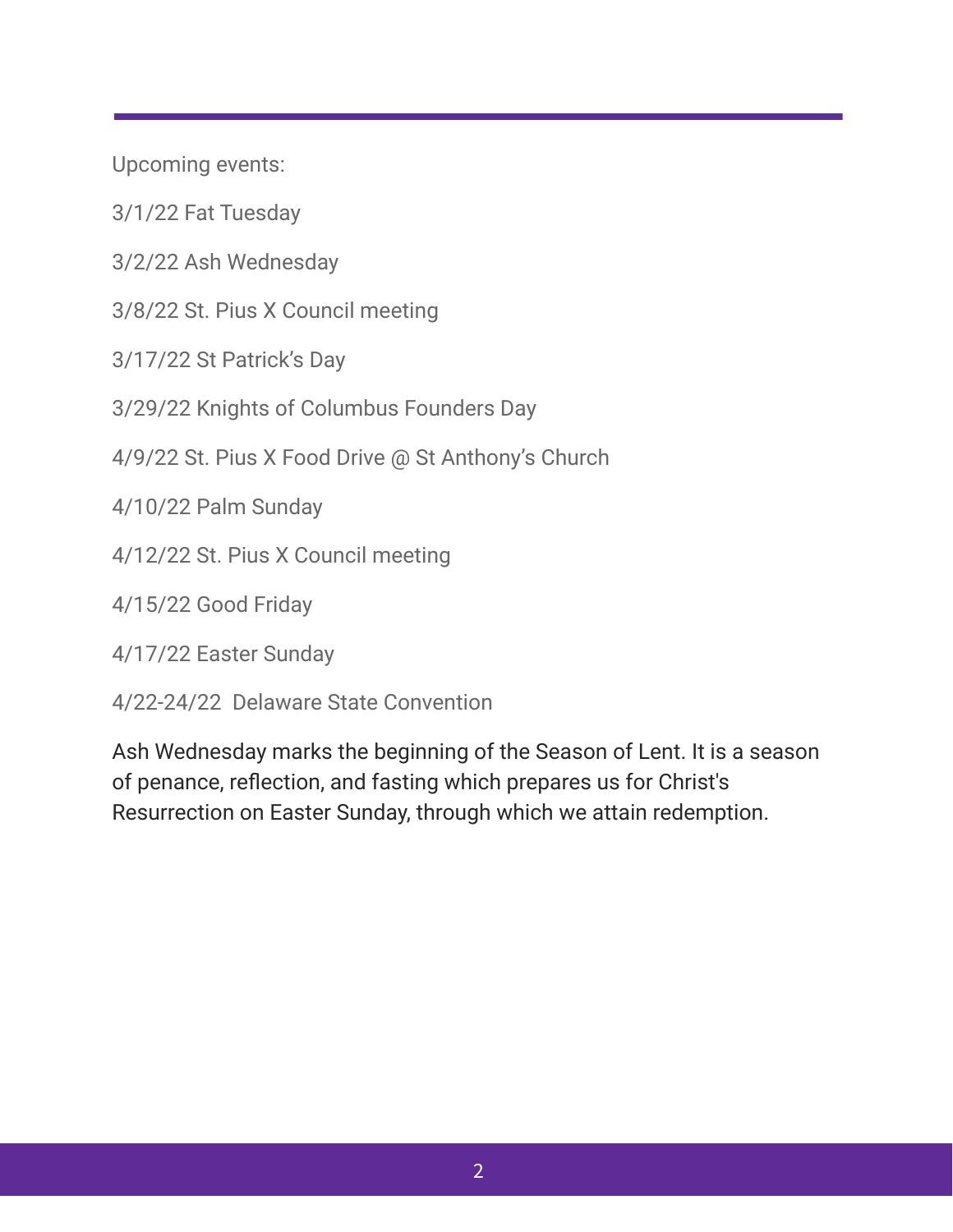#### HAPPY BIRTHDAY

#### **March**

John Demanczyk III

Kenneth G D Aurizio

Rev William Welch Iii

Br. Francis A Calvetti-Feeley

William V Giles

John J De Rocili

Mr Francis E Shea Jr

Mr Richard F Wilson

Lewis J Episcopo

Thomas J Kelley

Mr Mark F Wirt

Mr Louis J Vella

Tyler A Houle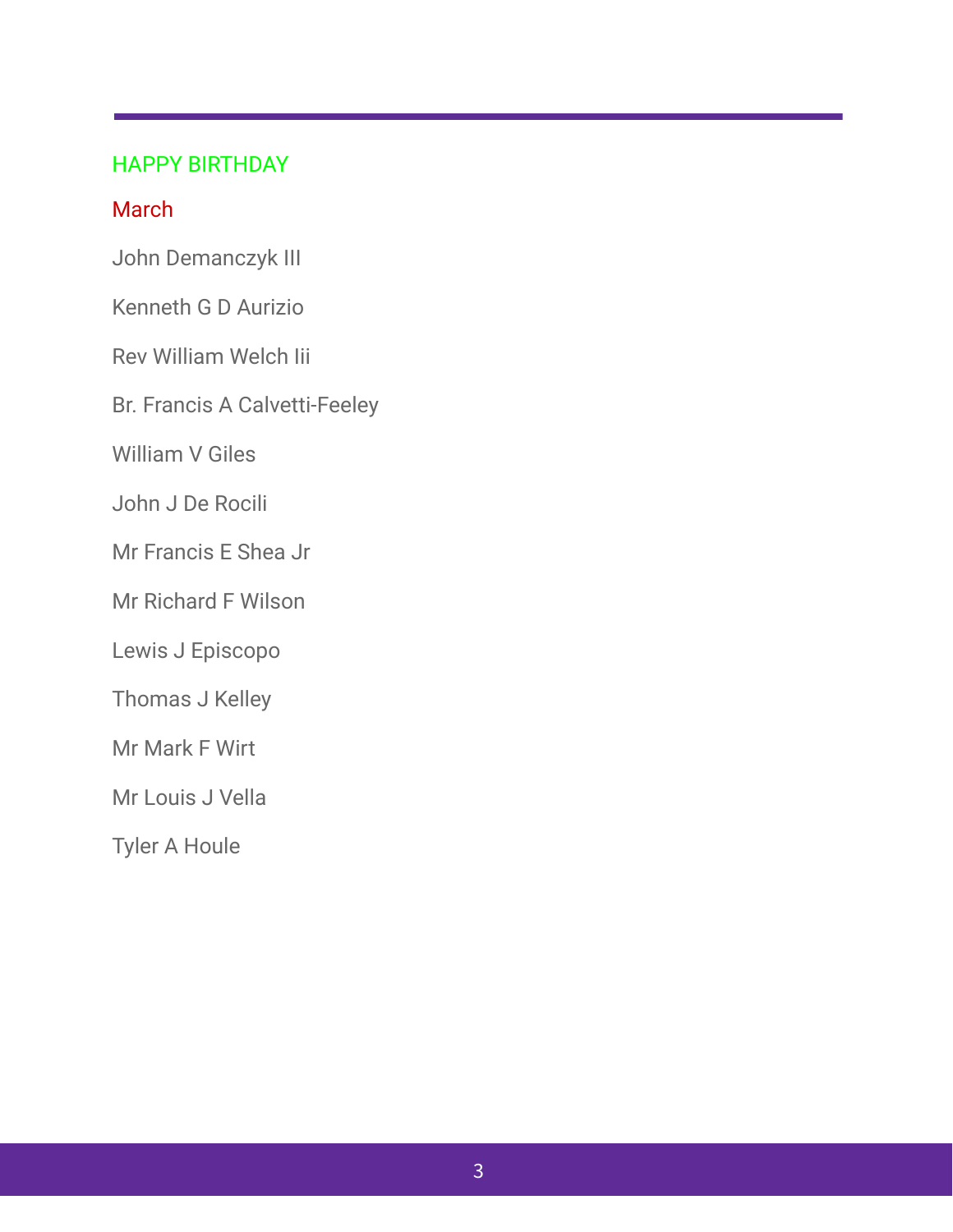#### April

Robert J Mc Creary

Joshua Aaron Dzielak

John W Bogia

Herbert T Casalena

Mr Joseph J Simeone

Michael P Gigliotti

Sean P Bradley

Mr Gerard A Samson

Mr Richard L Ventresca

Rudolph P Tiberi

Stephen A Donato

Roy B Belair

Michael P Cuocolo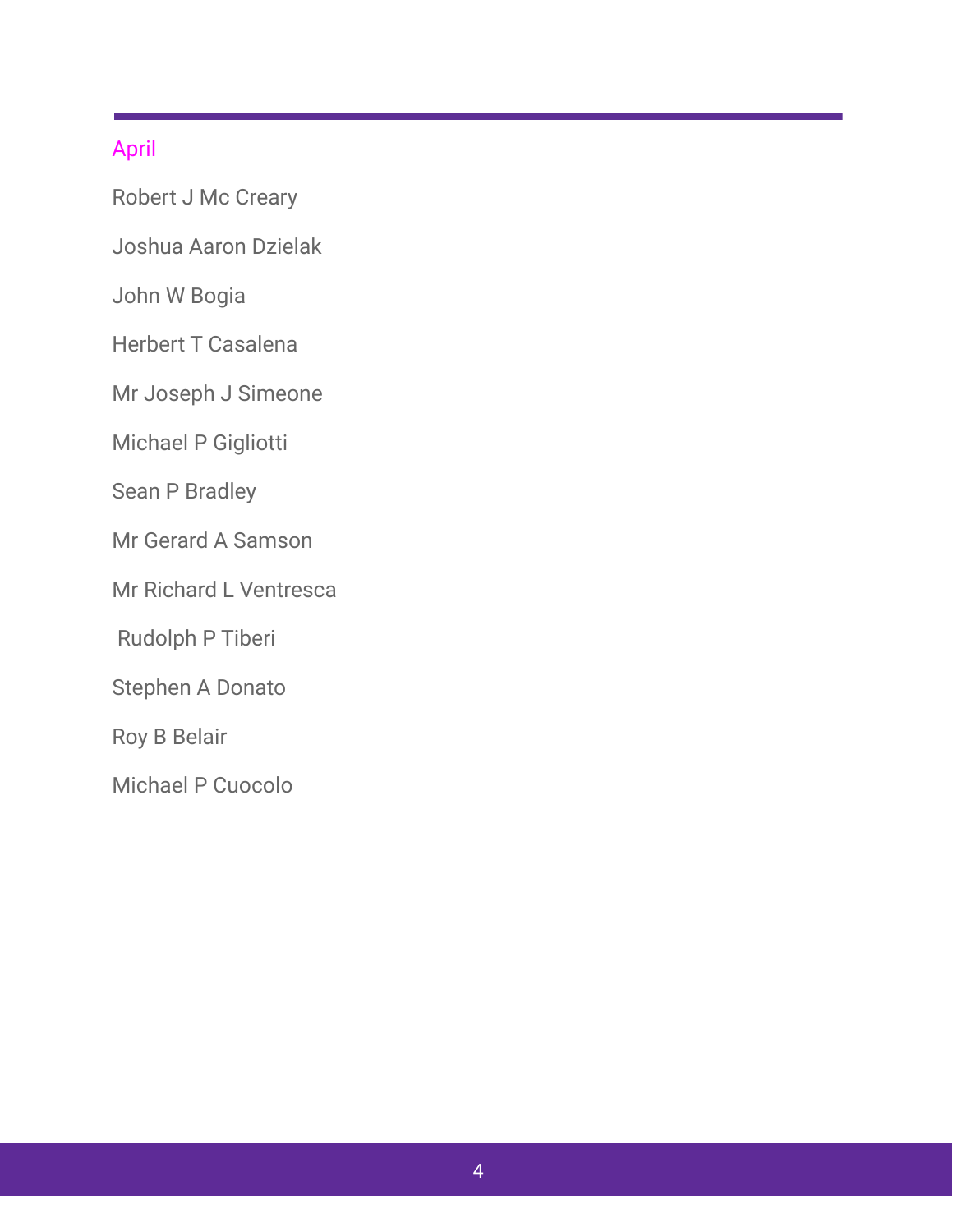## GRAND KNIGHT MESSAGE

Hello Brother Knights,

I hope that everyone is well along with your families. As we are moving through the year it seems a more normal time is getting closer and closer. Soon we will see the weather becoming nicer and able to enjoy more activities with family and friends.

We also have more events. We will soon be entering Easter season. As we prepare for Easter and remember the past and look forward to the future. I am looking forward to enjoying many things that we maybe had taken for granted before, spending a little more time with loved ones. Taking care of someone who needs a little extra help. These small things have become a bigger priority I believe showing others you care and giving your time and or action while expecting nothing in return.

I look forward to seeing everyone soon out about and enjoying the many things in the past and now as we return to enjoying our lives again we don't lose the importance of helping others. We know now just a little help can go a long way in someone's life. As Knights we should try and make sure we show compassion to everyone we meet. Sometimes a small gesture like a smile or a "Hello" can help someone get through a bad day.

"The highest form of worship is the worship of unselfish Christian service."

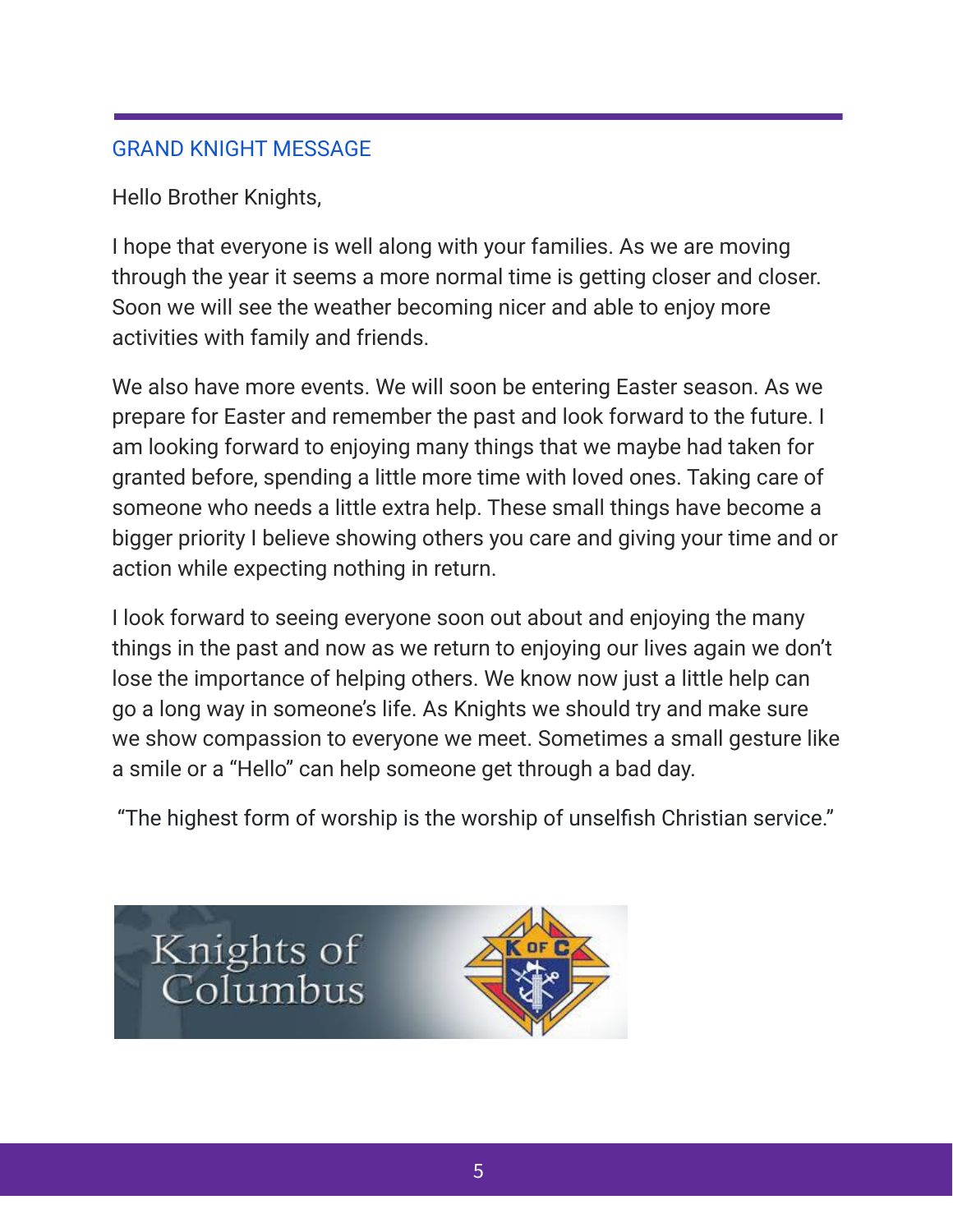Now that COVID restrictions are beginning to ease, let all Brothers work together in newer ways to continue "No neighbor left behind." Where there is a need, there is a Knight. Let's work together and help our communities with love and support from The Knights Of Columbus.

April 9,2022 Will be the return of St Pius X Saturday Food Drive Collections. We collect non-perishable foods the second Saturday of every month 10 am-12 pm



.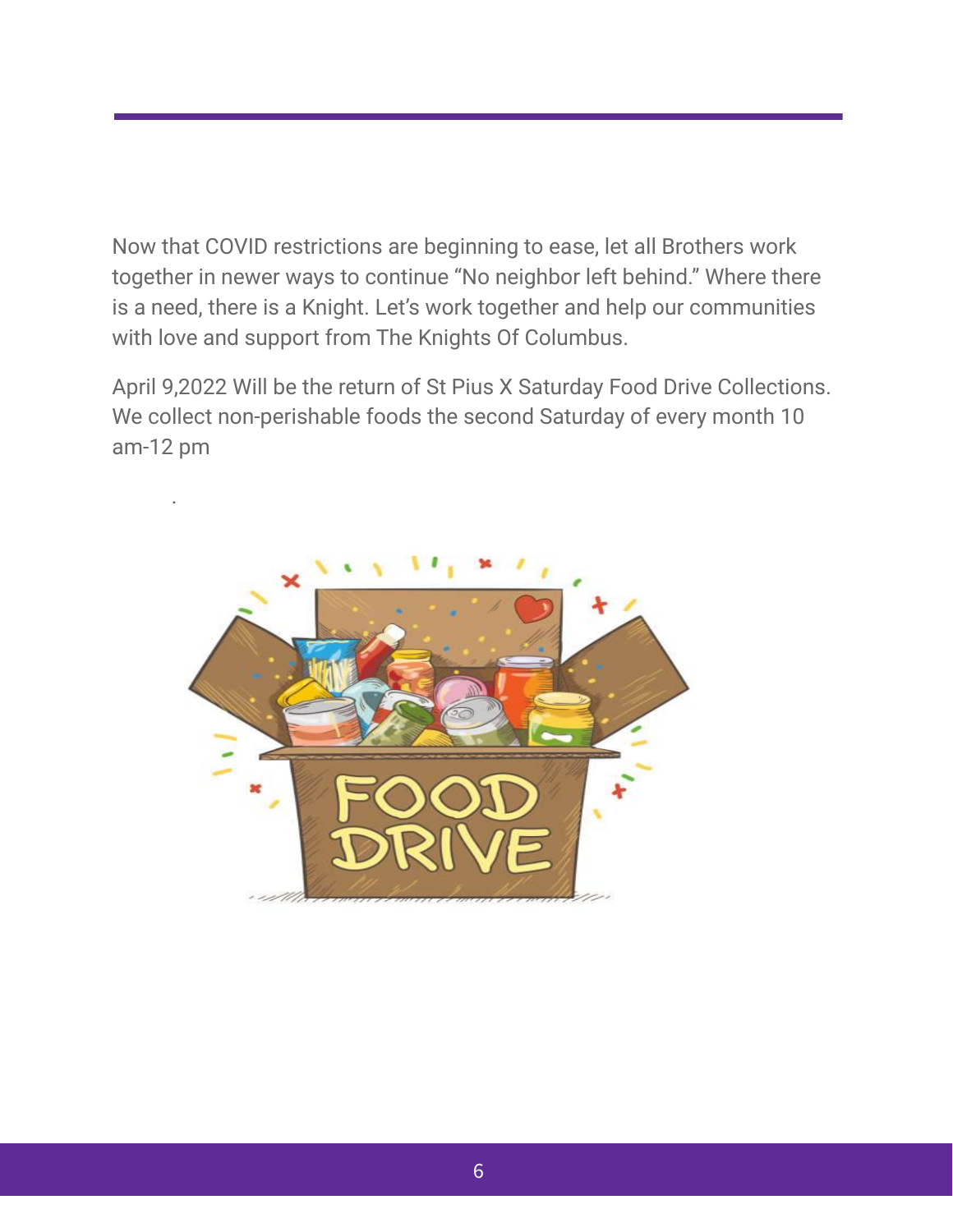## ADDITIONAL WEBSITES

St Pius X Website

<https://uknight.org/CouncilSite/index.asp?CNO=4425>

St Pius X Facebook Page

<https://www.facebook.com/groups/444473949524569>

Delaware State Council website

[https://uknight.org/Shttps://www.facebook.com/Delaware-State-Council-1](https://uknight.org/StateCouncilSite/links.asp?CN=US&ST=DE) [01](https://uknight.org/StateCouncilSite/links.asp?CN=US&ST=DE)

Delaware State council Facebook page

<https://www.facebook.com/Delaware-State-Council-101519455648636/>

Delaware State council Instagram

<https://www.instagram.com/delawarestatecouncil/>

Delaware State Council Twitter

<https://twitter.com/CouncilDelaware>

Delaware Columbiettes- St Pius X has an Auxiliary

<https://www.decolumbiettes.com/>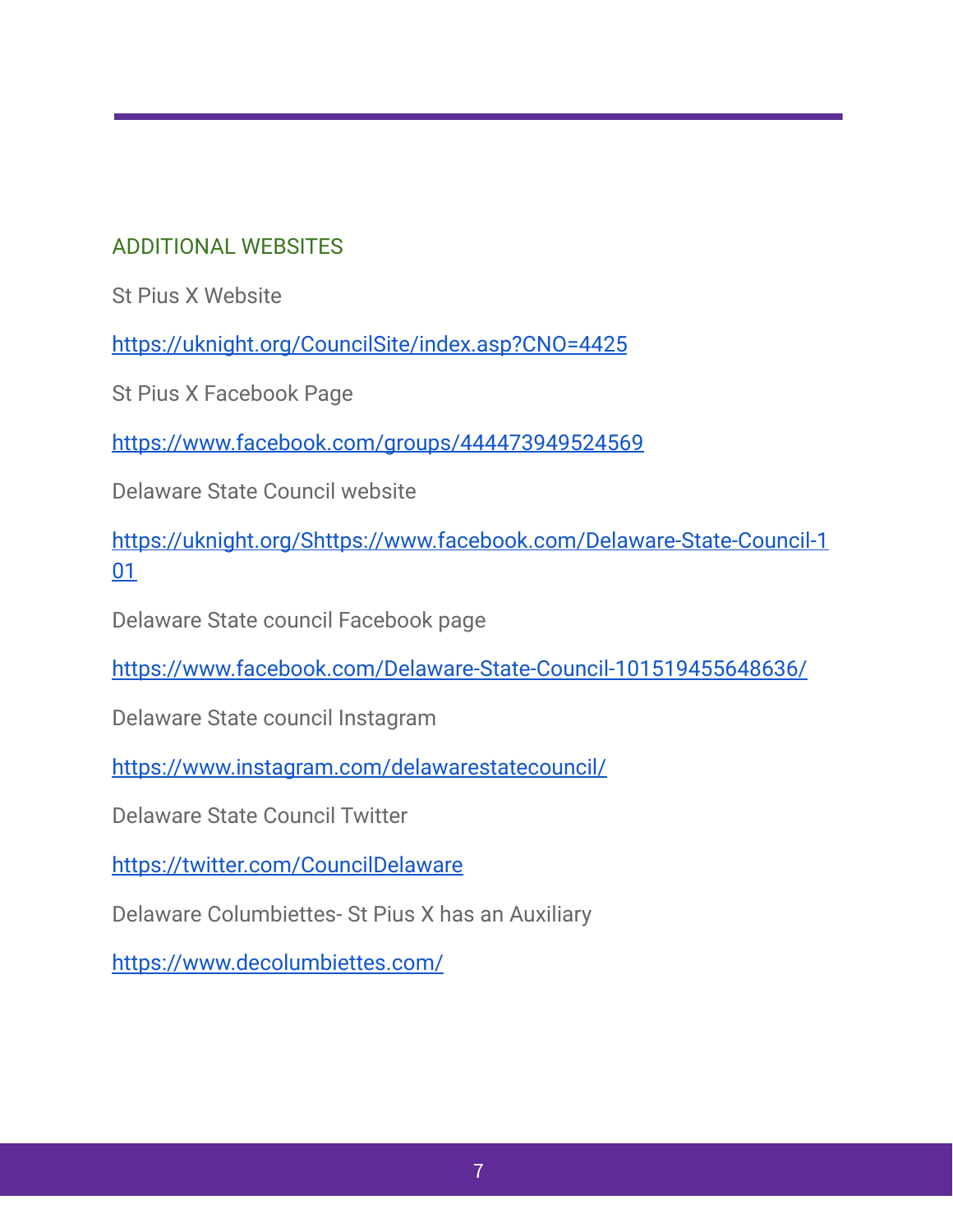#### Council Officers

Grand Knight-Anthony J. De Luca, Jr. Chaplain-Rev. Francis J. Pileggi Deputy Grand Knight-Daniel C. Baker Financial Secretary-Christopher A. Girardi Chancellor-Andrew B. Cleaver Recorder-Tracey S. Saienni Treasurer-Dario Testardi Advocate-Tyler A. Houle Warden-Michael A. Baker Guards-Nicolas A. De Luca & Rock Peters Lecturer-Michael J. Kelleher

# **Trustees**

Herbert T. Casalena, PSD

Eugene M. Dzielak, PSD

Felix M. Spitelle, PGK, PDD